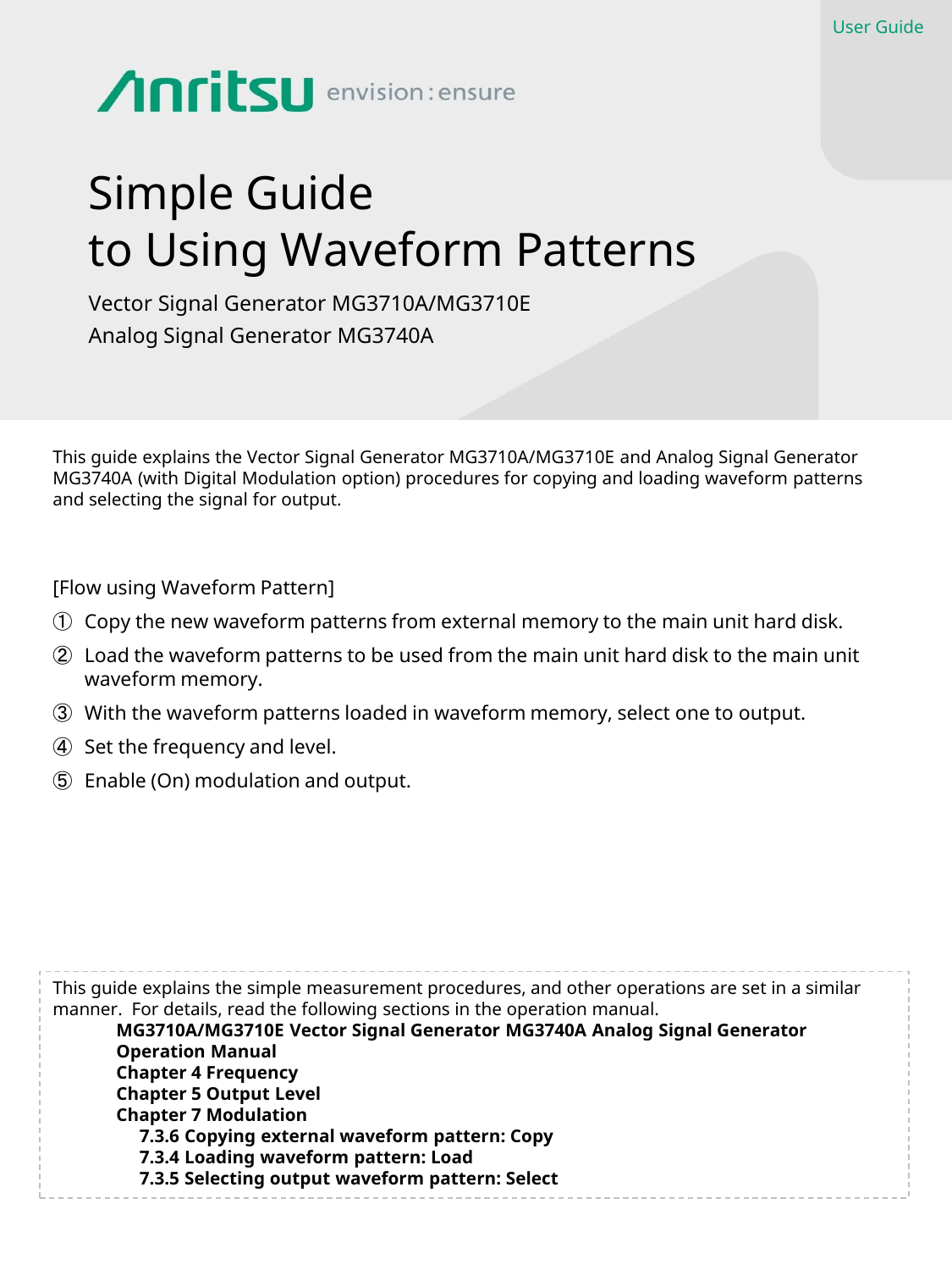## **Copy: Copy from external memory to main unit hard disk**

[Procedure] Copy the waveform patterns (with both .wvi and .wvd extension) to root of the USB memory stick.

- Insert the USB memory stick into the MG3710A/MG3710E/MG3740A.
- Press [Mode].

 $\overline{c}$ 

- Press [F6: Copy].
- Press [F1: Drive] to set the USB memory drive letter. [1] Return to screen 1 (\*: Button at bottom right of F8)
- Select the target from Packages by touching at the screen bottom left.
- Select the target from Patterns in Package by touching at the screen bottom center.
- Press [F6: Copy Pattern] or [F7: Copy All Patterns]. (To overwrite, press [F7: Confirm overwriting].)



| Waveform                                                                                                      | SG1                    | △ MG3740A Analog Signal Generator<br>ARB |                                        |                  |               | ᆂ                 | Waveform Copy<br>$\overline{\overline{}}$ |  |
|---------------------------------------------------------------------------------------------------------------|------------------------|------------------------------------------|----------------------------------------|------------------|---------------|-------------------|-------------------------------------------|--|
| ARB                                                                                                           | Frequency              |                                          |                                        | <b>Amplitude</b> |               |                   | Drive                                     |  |
| lff<br>$\frac{On}{ }$                                                                                         |                        |                                          | 1.000 000 000 00 GHz $-144.00$ GBm     |                  |               |                   | D:                                        |  |
| nbination Mode                                                                                                |                        |                                          |                                        |                  |               | <b>UNLYL</b>      | Focus                                     |  |
| lit<br>Defined                                                                                                |                        |                                          |                                        |                  |               |                   | Package Pattern                           |  |
|                                                                                                               |                        |                                          |                                        |                  |               |                   |                                           |  |
| <b>ARB Setup</b>                                                                                              |                        |                                          |                                        |                  |               |                   |                                           |  |
|                                                                                                               |                        | Waveform List to Copy                    |                                        |                  |               |                   |                                           |  |
| Load                                                                                                          | Packages               | Drive D:\                                | Patterns in Package: CW-with-MarkerOut |                  |               |                   |                                           |  |
|                                                                                                               | Package Name<br>sample |                                          | <b>Pattern Name</b><br>sample          | Type Path<br>wvi | D:\sample.wvi |                   |                                           |  |
| Select                                                                                                        |                        |                                          |                                        |                  |               |                   |                                           |  |
| خا                                                                                                            |                        | h                                        |                                        |                  |               |                   |                                           |  |
| Copy                                                                                                          |                        |                                          |                                        |                  |               |                   | Copy Pattern                              |  |
|                                                                                                               |                        |                                          |                                        |                  |               |                   |                                           |  |
|                                                                                                               |                        |                                          |                                        |                  |               |                   | Copy All                                  |  |
|                                                                                                               |                        |                                          |                                        |                  |               |                   | Patterns                                  |  |
| Restart                                                                                                       |                        |                                          |                                        |                  |               | 1 patterns        | To Drive                                  |  |
|                                                                                                               |                        |                                          |                                        |                  |               |                   | $C$ :                                     |  |
| $\left( \begin{array}{c} 1 \\ 1 \end{array} \right)$ and $\left( \begin{array}{c} 2 \\ 1 \end{array} \right)$ |                        |                                          |                                        |                  |               | 3/8/2016 14:24:54 | $\triangle$                               |  |
|                                                                                                               |                        |                                          |                                        |                  |               |                   |                                           |  |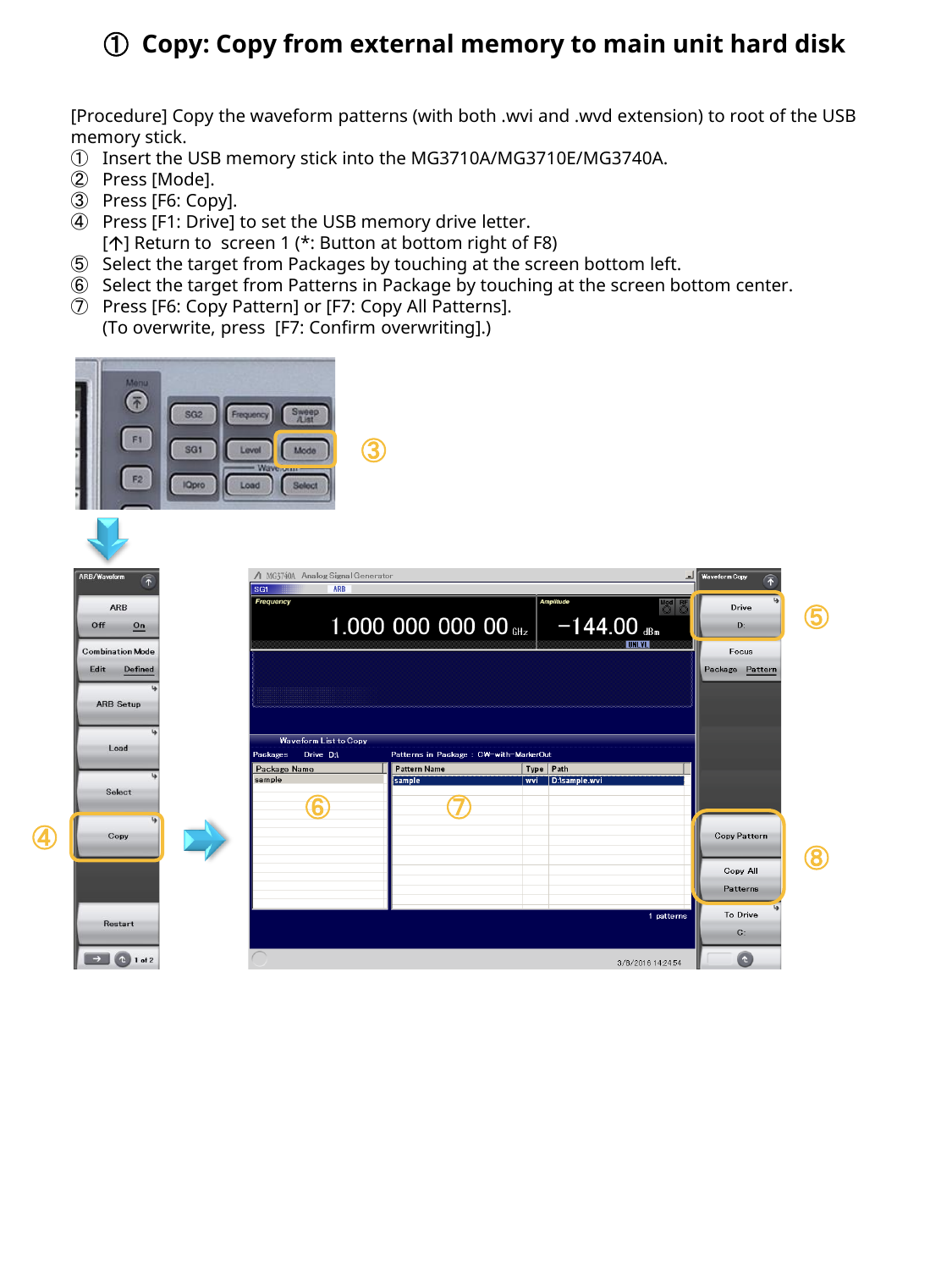#### **Load: Load from main unit hard disk to main unit waveform memory**

[Procedure]

- Press [Load].
- Select the target from Packages by touching at the screen bottom left.
- Select the target from Patterns in Package by touching at the screen bottom center.
- Press [F6: Load Pattern] or [F7: Load All Patterns]. (To overwrite, press [F7: Confirm overwriting].)

|                                                           | / MG3740A Analog Signal Generator<br>ARB<br>SG1 |                                                     | ᆈ                            | <b>Waveform Load</b>     |    |  |
|-----------------------------------------------------------|-------------------------------------------------|-----------------------------------------------------|------------------------------|--------------------------|----|--|
| Monu:<br>不                                                | Frequency                                       |                                                     | Amplitude<br>$\frac{Mod}{C}$ | Drive                    |    |  |
| Sweep<br>Alst<br>SG <sub>2</sub><br>Frequency             |                                                 | 1.000 000 000 00 GHz $-144.00$ dBm                  | <b>TUTTERE</b>               | $C$ :                    |    |  |
| F1<br>SG <sub>1</sub><br>Mode<br>Level                    |                                                 |                                                     |                              | Focus<br>Package Pattern |    |  |
| <b>TRANSMORTH</b><br>F2<br><b>IQpro</b><br>Select<br>Load |                                                 |                                                     |                              |                          |    |  |
|                                                           | Waveform List to Load                           | Subitem                                             |                              |                          |    |  |
|                                                           | Packages Drive C:\<br>Package Name              | Patterns in Package : Sample<br><b>Pattern Name</b> | Type Status                  | <b>Status</b>            |    |  |
|                                                           | Sample<br>τ.<br>◢                               | Sample<br>3                                         | wvi Normal                   | <b>Show Details</b>      |    |  |
|                                                           |                                                 |                                                     |                              | <b>Load Pattern</b>      |    |  |
|                                                           |                                                 |                                                     |                              | Load All                 | 4) |  |
|                                                           |                                                 |                                                     |                              | Patterns                 |    |  |
|                                                           | Memory A: 1048560KByte Free                     |                                                     | 1 patterns                   | To Memory                |    |  |
|                                                           |                                                 |                                                     |                              | B<br>≙                   |    |  |
|                                                           |                                                 |                                                     | 3/2/2016 09:47:35            | $\bullet$ 1 of 2         |    |  |

#### **Select: Select waveform pattern from main unit waveform memory**

[Procedure]

- Press [Select].
- Select the target from Packages by touching at the screen bottom left.
- Select the target from Patterns in Package by touching at the screen bottom center.
- Press [F6: Select].